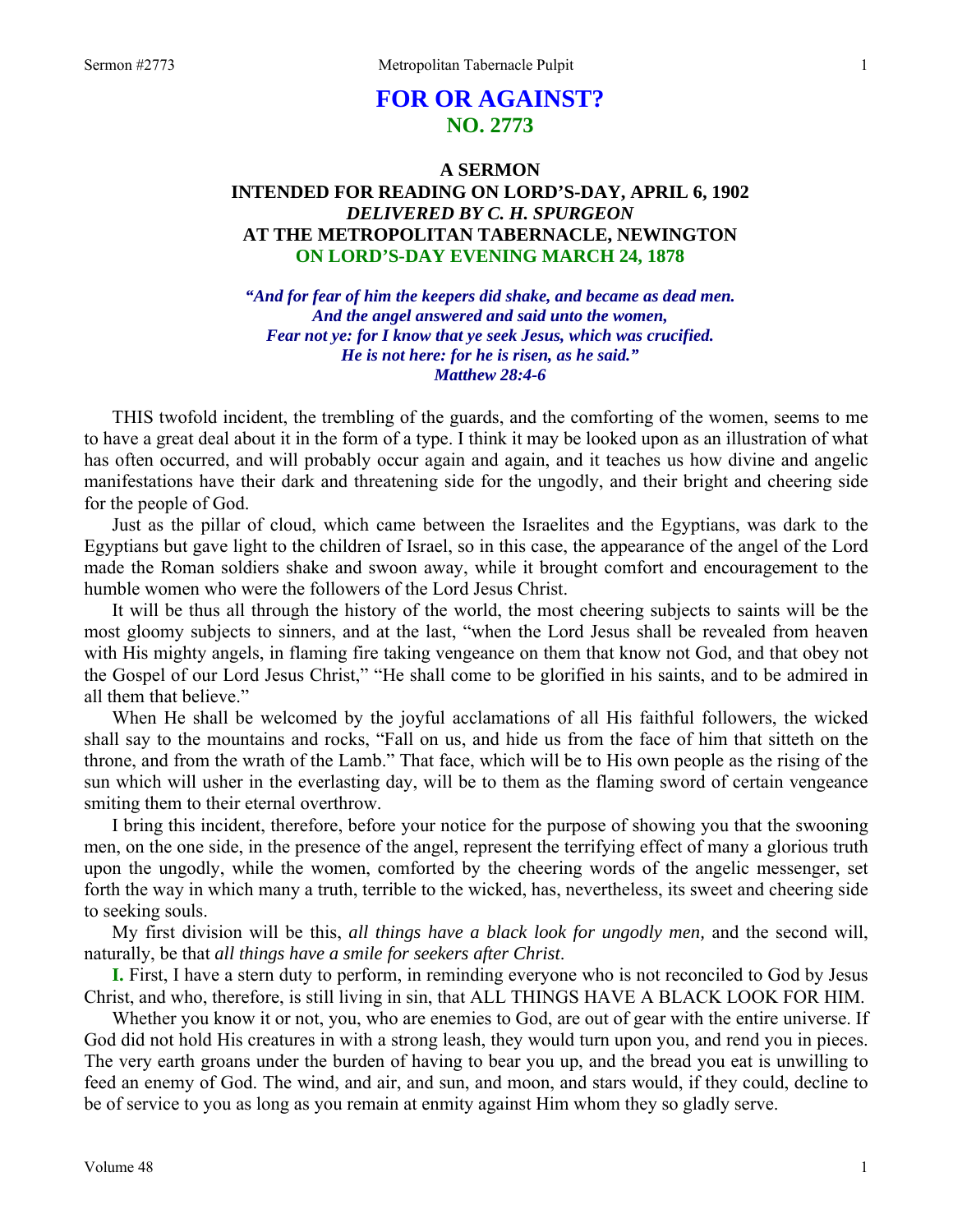The believer in God is informed that he shall be in league with the stones of the field, and that the beasts of the field shall be at peace with him. All things work together for good unto him, but to you who are a rebel against your God, nothing is working for good. The great wheels of divine providence are continually revolving, and the day is coming in which they will grind you to powder. Whatever little discomfort or inconvenience you may have suffered in the past—and perhaps you have fretted and fumed, and even blasphemed against God because of it—it is nothing compared with what you will have to suffer in that day when God shall permit the forces of nature to work their just and righteous will upon you, and to inflict upon you the due penalty for your evil deeds.

If an unconverted man were really in his right senses, so that he could accurately understand the position in which he stands, he would be alarmed to the last degree. Though he may not have outwardly transgressed the law of God by enormous crimes against the law of man, yet, it is guilt enough for him to have lived in rebellion against his God—guilt enough to have forgotten God—guilt enough to have no love for Him.

I think I see you now, O ungodly man! You are standing above the pit of everlasting wrath upon a single plank, and that plank is snapping beneath your feet—you are hanging over the awful precipice by a single rope, and each moment the strands of that rope are breaking, and the last one of them will snap ere long, and if you are then unsaved, you will learn what eternal destruction from the presence of the Lord and the glory of His power will mean.

O God, save us all from being any longer opposed to Thee! Deliver us from the guilt of the past, and the sin of the present, and reconcile us unto Yourself through the death of Your Son. This is the one great want of each unsaved soul in the whole world!

Every unconverted person ought to learn, from the connection of our text, *that the great throes of nature are always against the ungodly*. These Roman soldiers, who were on guard at the door of the sepulcher, were probably not any worse than most other men of their time, possibly, they were better than a good many others, but they were not Christian men, so they were opposed to God, and they were doing the devil's work.

While they were at their post, the earth suddenly began to rock under their feet. They may have had some experience with earthquakes before, for they had lived in regions where earthquakes were not uncommon, but this was "a great earthquake," and as they felt the ground moving beneath them, as though they were on the sea rather than on the land, they were full of fear.

There is, in most men, a consciousness of the power of that which is supernatural. You may hear them swear, or talk in atheistic fashion, until there comes a sudden flash of lightning so vivid that they start, and as it is followed by a tremendous thunderclap, they are alarmed, and they cry out, "O God!" If they happen to witness such a violent phenomenon as a tropical tornado or an earthquake, they are so alarmed and distressed that they know not what to do.

Men on board ship, in times of terrible storm and peril, who never thought of praying before, believe in God straight away, and cry to Him for mercy when the yawning wave threatens to swallow up the vessel in which they are sailing. I think that there are few sailors who really remain atheists, at any rate, I cannot imagine that they will continue to be so if, on some lone night, when the ship is gently moving over the sea, there should happen to be one of those strange lights that will sometimes come, and which I have myself seen, lighting up every spar and sail with wonderful magnificence for a moment, and then all sinking into darkness again.

The man who witnesses such a sight as that, stands aghast, and all his doubts concerning the existence of God are driven away, by the inward conviction that, somehow or other, the great and terrible forces of nature are ranged against the man who is living in opposition to his God.

Another thing is also very clear from this narrative, and we may state it as a fact, that *all mysterious beings are against the ungodly*. These Roman soldiers evidently thought so, or they would not have trembled, and become as dead men. They had never seen an angel before, though they may have had some sort of belief that there were such mysterious beings, but on this occasion, there appeared to them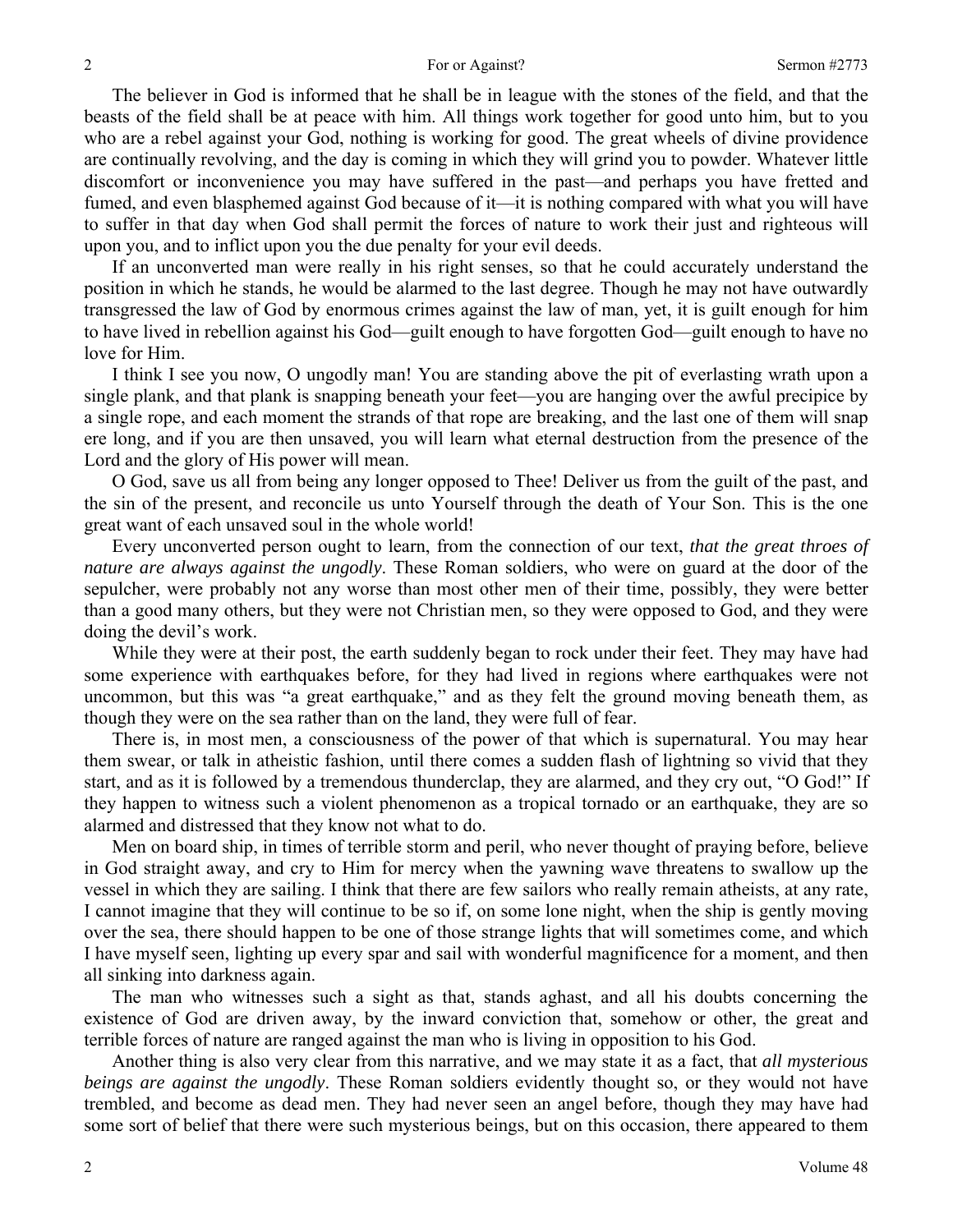the angel of the Lord, "his countenance was like lightning, and his raiment white as snow," and they were so astonished and alarmed at the sight of him that they quaked, and became as dead men.

It has become a custom, in this evil age, for certain persons to attempt to communicate with familiar spirits. If it can be done, it is strictly forbidden in this Book, yet there are some who try to have dealings with those who are in the land of spirits. Well, if they will trespass on that forbidden ground, it is possible that one of these days, somebody will appear to them. I should not greatly wonder if their father, the devil, came up and ran away with them. They go so near his door, and do their utmost to enter, that they ought not to be surprised if he should appear, and claim his own.

But let every unconverted person be sure that, whatever spirits there may be in the unseen world and there are good angels and bad ones—they will none of them work for the good of the ungodly. The evil angels may tempt, and mislead, and help to destroy, but they can do no good, even if they wished to do so, to the ungodly.

And as for the pure and holy spirits that behold the Father's face in glory, I think that their flaming swords must often be ready to start from their scabbards as they hear God's holy name profaned, and see how mortal men, puny creatures as they are, dare to provoke the majesty of heaven. If angels are capable of experiencing horror, I think they must often be horrified into burning indignation at the transgressions which they behold among the sons and daughters of men.

Ah! you who try to pierce the veil which hides these mysterious beings from view, be ye sure of this, that whatever of mystery there is in the world of spirits, it is all arrayed against you. Even if you can see the hand that is writing on the wall, you cannot see the body of the writer who is inscribing the letters of fire upon the wall, and though those letters are a mystery to you, you need not think twice as to the purport and meaning of the message, for you may be sure that it is against you. Whenever there is a manifestation from the spirit world at all, God cannot have sent it in your favor as long as you remain His adversaries. There is a black and threatening side of every angelic face towards everyone who will not be reconciled to God.

The same is true concerning *the resurrection of Christ*. These Roman legionaries saw the Savior rise from the dead, or at least, they witnessed as much of that great act as could be beheld by men, and it made them tremble as they saw the dead man, whose corpse they were guarding, suddenly emerge from the grave in life and resurrection beauty.

Well might they be alarmed at the resurrection of Christ, and there will be another resurrection, both of the just and of the unjust, and that great truth has a dark side to everyone who is the adversary of God. You might be glad to get rid of that body of yours, and to suffer only in your spirit, but you cannot do so, therefore, I charge you to "fear him which is able to destroy both soul and body in hell."

"Those are hard words," says someone. I know they are, but they are not mine, they are the words of the tenderhearted Christ, who never said anything more harshly than it was necessary to utter it. You cannot get rid of that body of yours, you will have to wear it in another world, and it will have to smart if you die unsaved. The members of your body, that you have made members of unrighteousness, and servants of sin, will have to bear the fury of divine wrath even as the spirit which now inhabits that body will have to bear it.

Yes, the truth of the resurrection has a dark side to the ungodly. If you could creep into your beds of dust, and lie there and rot—if there were some dens and caves where you could hide yourselves from the face of God—or if there were for you the annihilation which some false teachers promise you, then you might continue in sin without fear of the consequences, but now you have but one way of hope, and that is, repent and be reconciled to God, for if ye will not, neither heaven, nor earth, nor hell, can hide you from the face of Him that sits upon the throne, nor can either time or eternity find you a place of shelter from the wrath of the Lamb.

Rest assured, that you must rise again, and that you must appear before the judgment seat of Christ and receive from His lips the righteous sentence for the things which you have done in your body. I beseech you to give heed to this message, and to be warned by it, all you who are living ungodly lives.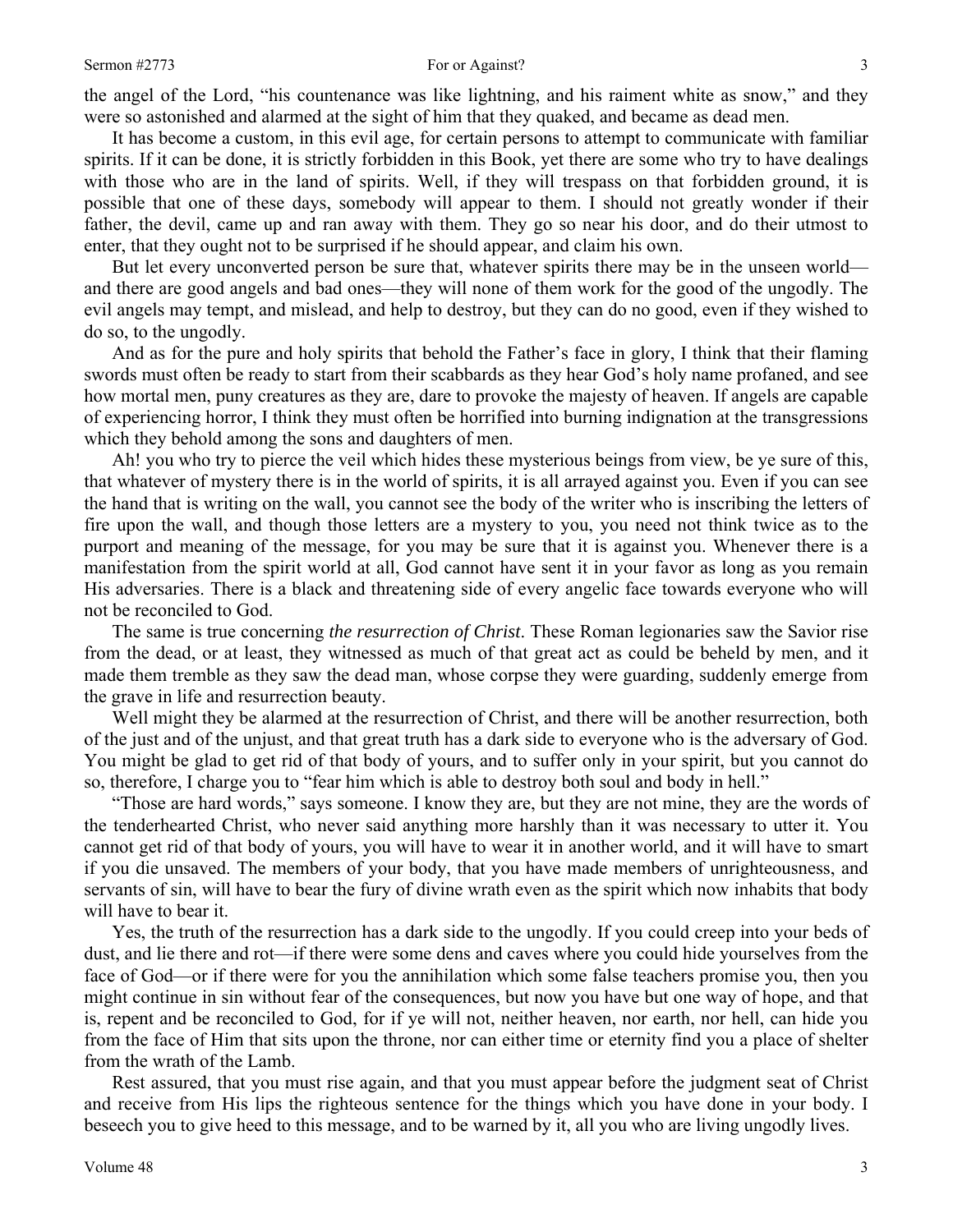The second coming of Christ will be a time of terror to you, whatever of bliss there may be about it for His own people. I am not going to enter into any details of the great conflagration, when the heavens and the earth shall pass away in flaming fire, or of the wondrous renovation in which there shall be new heavens and a new earth, I will not attempt to describe what the coming of Christ will be like, but I will just remind you that the day of the Lord will be one of darkness, and not light, to everyone who remains out of Christ.

To those who bow the knee, and kiss the Son, and accept God's grace in His Son, Jesus Christ, everything about Christ's coming will be joyous, but to those who reject the Mediator, and trample on His precious blood, everything about His coming will be black as sackcloth of hair. Their sun shall be turned into darkness, and their moon into blood, their stars shall wither like unripe figs, and their sky shall pass away like a scroll. There shall be no hope, or light, or comfort left for them in that tremendous day of Christ's appearing.

Everything—and I make no exception—from God's all-piercing eye, that shall burn with holy indignation against those who have rejected His Son, even to the glaring eyes of devils in hell—all shall shed baleful beams of blackness upon those who have refused to believe in Jesus, and who have remained the enemies of God.

I have no doubt that these men, who kept watch at the Savior's tomb, were strong men, Caesar did not pick dwarfs and weaklings for his armies. I have no doubt that they were also cruel men, soldiers often are, and Roman soldiers certainly were of that character. They were brave men too. No men, who have ever lived, have been braver than were the soldiers of old Rome. They were hardy also, I do not doubt. Many of them had passed through arduous campaigns, and they were probably all familiar with bloodshed and the sad sights and sounds of the field of battle. They had stood firm amid the shock of arms in deadly combat; but now, just as the morning dawned, they were witnesses of the wondrous spectacle of the resurrection of Christ, and the descent of the angel of the Lord, "and for fear of him the keepers did shake, and became as dead men."

Well, now, if it was so with the bravest of the brave when they saw only one angel, what will be the condition of any of us, who remain unsaved, when we shall see the heavens all aglow with myriads of bright spirits, and when we shall not merely see Christ in the glory of His resurrection, but in the glory of His Father, and of His holy angels, when the archangel's trumpet shall ring out o'er land and sea, and there shall peal forth that soul piercing message, "Awake, ye dead, and come to judgment," when the earth shall rock and reel to and fro, and the sea shall give up her dead?

Ah, what dismay will seize the unsaved sinner then! How will he put his hands upon his loins in the bitter anguish of his spirit! How will he wish—all in vain—that he had never been born! But I forbear, for the subject is too great and too terrible for human language. God grant that you may be born again! Then you will not have to wish that you had never been born. May you, by faith, see Christ on His cross, or else the sight of Christ on His throne will overwhelm you with eternal despair.

**II.** Now, in the second place, I have to speak of something more pleasing. The second part of my discourse is to be upon this theme, ALL THINGS SMILE UPON SEEKERS AFTER CHRIST.

The angel said to the women, "Fear not ye: for I know that ye seek Jesus, which was crucified." From these words, I gather that true seekers after Christ are *those who seek Jesus, "which was crucified."* They are those who understand that Christ died upon the cross as a sacrifice for sin, and they seek Him in order that He may put away their sin. They have heard that He has made an atonement for sin by the shedding of His precious blood, and they want to have blessings bestowed upon themselves, so they seek to have Him as their Substitute and Representative, to stand forever before God on their behalf, and to put away their guilt by His great sacrifice.

Now, dear friends, you know whether you are seeking Christ in that way, or in some other fashion. To seek Christ simply as your Example, or as a sort of makeweight for your own goodness and merit, is no good whatever, that is no better than not seeking Him at all. But to seek Christ as the Crucified One, to recognize Him as the appointed Victim offered up for His people's guilt, and to want to have Him to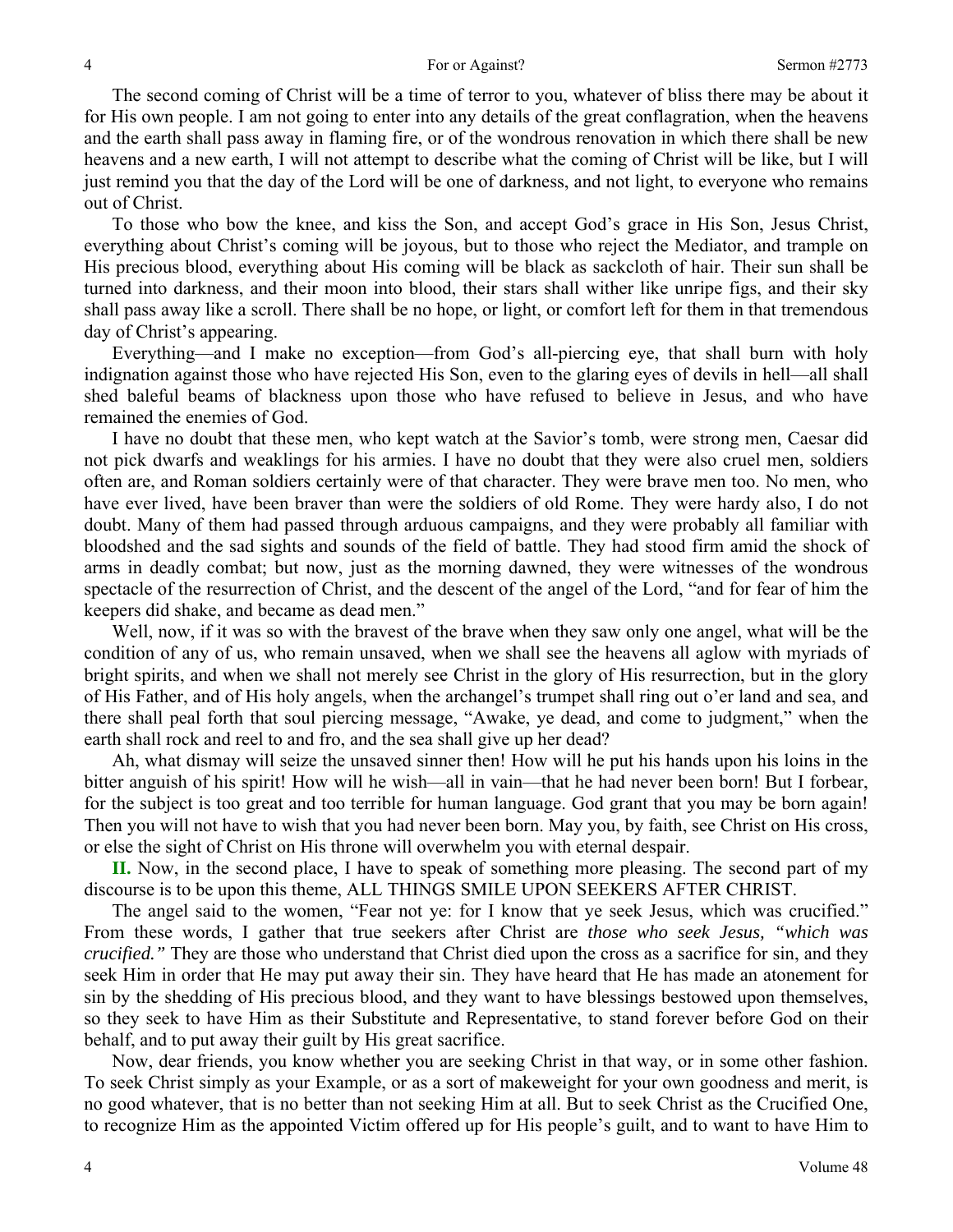#### Sermon #2773 5

be a Substitute for you—that is the right sort of seeking, and you have no need to fear if you are so seeking Jesus.

I learn also, from this narrative, that *there are some seeking Jesus, who was crucified, who have known Him long*. Mary Magdalene, and Mary the mother of James and Joses, were old familiar friends of Jesus, but they had lost Him for a little while. He had been hidden away from them in the sepulcher, so they were seeking Him. So, dear friends, are you seeking Christ, not for the first time, but because you have known Him for many years, and you want again to enjoy the light of His countenance? Then I say to you, as the angel said to the women, "Fear not: for I know that ye seek Jesus, who was crucified. He is not dead, but He still lives, and loves you, and will graciously appear unto you."

Possibly, some whom I am now addressing are seeking the Lord for the first time. Happy are the people who are led truly to seek Him! How good He is to those who seek Him aright! I am speaking now of what I know, for I know how good He was to me when I first sought Him. There was nothing in me that could have won His heart, it was because He was so good in Himself that He had pity upon such an unworthy one as I was when I began to seek Him.

But oh! He was so tender, and so gracious, and so good to me, that I cannot help telling you about Him, and trying especially to cheer you who are seeking His face. He is not hard to find, for He is not far from any of us. He is not one with whom it is difficult to plead, for He is full of compassion and mercy. He has a great heart, and there is an easy way to get at it, for the soldier's spear opened a road right up to it, and any sigh, or tear, or cry, from a heart that truly longs for Him, will touch His heart, and His soul will go forth in pity towards you who are seeking Him. I am so glad that you have begun to seek Him, for everything will smile upon you now, if you are really, heartily, and earnestly, seeking the Savior.

This then, is the kind of seekers to whom all things look fair. So, beloved, if you are a seeker of this sort, if you are really seeking the crucified Savior, then every *mysterious being is on your side.* I do not suppose that you ever saw an angel, you need not wish to do so, but if you did, the angel would say to you, "Fear not: for I know that ye seek Jesus which was crucified."

The angels know a great deal about us. I have no doubt they can read our hearts in the way in which one spirit can read another spirit. They certainly rejoice when you begin to pray, and to repent, and to believe in Jesus. Do not be afraid of them, for they will not hurt you.

Get rid of all fears concerning mysterious beings, for in the first place, they do not appear to men now, unless under very exceptional circumstances, so you need not be at all afraid that they will appear to you. But if they did, would it matter in the least to me or to you if we are in Christ Jesus? If there were a thousand devils in my way, and I had to go where they were, I would drive them all away. They would fly, like chaff before the wind, from the face of any man who did but mention the name of Jesus.

And if all the angels of heaven stood in serried squadrons in front of you, you must just say to them, "Ah, blessed servitors! I am glad to see you, now go about your business," and they would soon be gone. There is nothing, in angel or devil, for a man to fear who is trusting in the Lord Jesus Christ. He shall have the angels to smile upon him, and whatever mysterious beings or things there may be, in the heavens above, or on the earth beneath, or in the waters under the earth, they are all on the side of the man who is on the side of God.

This is also true concerning *all the mysterious doctrines of Scripture*. "Well," says someone, "there are many doctrines in the Bible that I cannot understand." That is quite likely, for there are a good many things, out of the Bible, that I cannot understand—in fact, to tell the truth, I do not know that I really understand anything completely, and I have a long while ago, given up trying to do so. I can see a great many things, and I can believe a great many truths, but understanding is another thing altogether from either seeing or believing, and it is my conviction that the most of things that exist in the world are beyond all understanding.

I think you must have heard the simple story of the two young men, who said that they would never believe what they could not understand, but someone said to them, "Let me tell you what I saw as I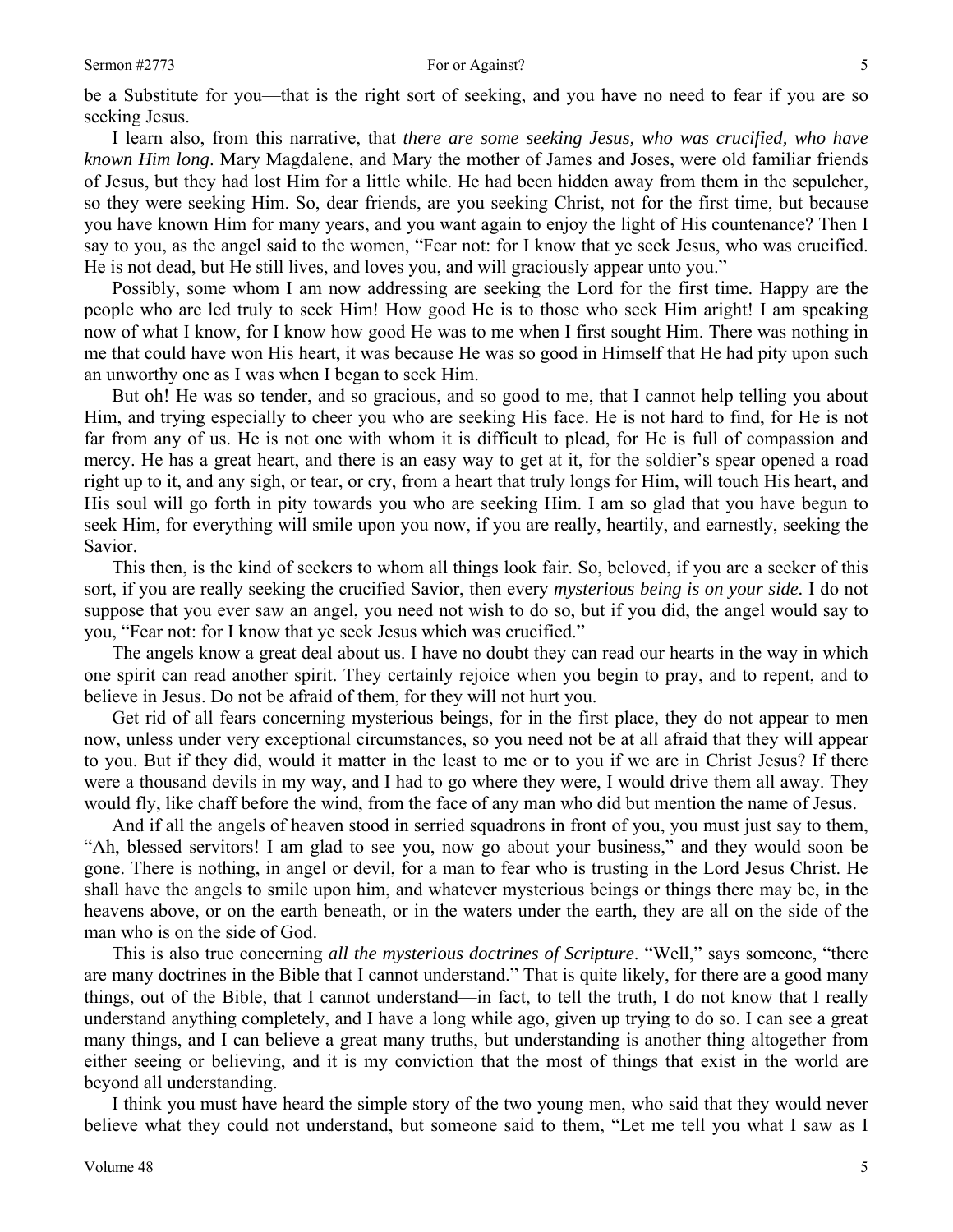came here. I passed by a field, and I saw some geese there, and they were eating grass. I also saw some sheep, and they were eating grass, and I saw some oxen, and they too, were eating grass, do you believe that?" "Yes," the young men said, they believed that. "Well," said the other, "but I noticed that on the geese, there grew feathers; and on the sheep, there grew wool; and on the oxen, there grew hair; do you believe that?" "Yes," said the young men. "Well," replied the other, "seeing that they all eat grass, do you understand how it is that, in one case it turns to feathers, in another to wool, and in the other to hair? Of course, you do not, so that after all, you do believe a great deal that you cannot understand."

It is perfectly clear that every man must believe a great deal which it will remain forever impossible for him to be able fully to comprehend, but whatever there is in the Bible that you do not understand, be you sure that, if you truly seek Jesus who was crucified, there is no dark, mysterious decree of reprobation which shuts you out from finding Him, and on the other hand, there is no bright, lustrous decree of election which blocks your way in coming to Christ.

There are many grand and sublime truths in the Word of God, and among them is the doctrine of election, which is most certainly true, but it is not a barrier against any sincere seeker of the Savior. The Lord said, as long ago as the days of Isaiah, "I have not spoken in secret, in a dark place of the earth: I said not unto the seed of Jacob, Seek ye me in vain." Nor will He say so to you if you seek Him with all your heart.

Whatever secret decree there may be, or may not be, it cannot be contrary to the plain words of the Lord Jesus Christ, "He that believeth and is baptized shall be saved; but he that believeth not shall be damned." That is the all-important question for you to consider, and if you have believed in Jesus, you may rest assured that all the decrees that are unknown to you must be on your side.

Is there anything else that is mysterious in the world? There are many *mysterious providences*. Possibly, some of you have been the subjects of very remarkable providences. Ever since you began to seek the Lord, you have had more trouble than you ever had before, you say, "When I was altogether ungodly, I seemed to get on better than I have done since I became a hearer of the Word, and a seeker after Christ." That is one of the mysterious providences which have puzzled many people, but you may depend upon it that it is wholly on your side.

It may be that the Lord sees that there is no way of saving you except by making you pass through what seems like a sea of trouble. The day will probably come when you will thank God that things did not go smoothly and pleasantly with you. You see, as long as you are going down stream, your boat glides along easily enough with the current but now that you are beginning to pull upstream, it is not a cause of wonder that you find the current to be contrary, and the spray breaks over you, and now you have to pull with all your might to escape from the cataract the roaring of which you can distinctly hear, but you will be helped, depend upon it.

Do not marvel, however, if the dispensations of providence should appear to you to be very mysterious, but say in your soul, "It is all right, for every providence says to me, 'Fear not, for I know that you seek Jesus.'" Every doctrine of Scripture says to you, "Fear not, for I know that you seek Jesus," and every angel in heaven says, "Fear not, for I know that you seek Jesus," so all must be well with you.

Yet once more, beloved friends, *the truth that Jesus Christ has risen from the dead* is altogether on your side if you are seeking Him. The angel said to the women, "Fear not ye: for I know that ye seek Jesus, which was crucified. He is not here: for he is risen, as he said." I would like to speak to anybody here, who is really seeking the Savior, just as I would have liked to have been spoken to when I was seeking Him.

Dear friend, let me assure you that there is still a living Savior. It is true that Jesus died upon the cross, but He is not dead now. If you really want a Savior, He is to be found. He has not given up His office, He is still living, and working. He is as full of power as He ever was, and by His Spirit, He is still working effectually upon all who seek Him. There is a living Savior, the Lord Jesus Christ still lives, and there is great meaning in His resurrection. You see, He died to pay our debts, and He would never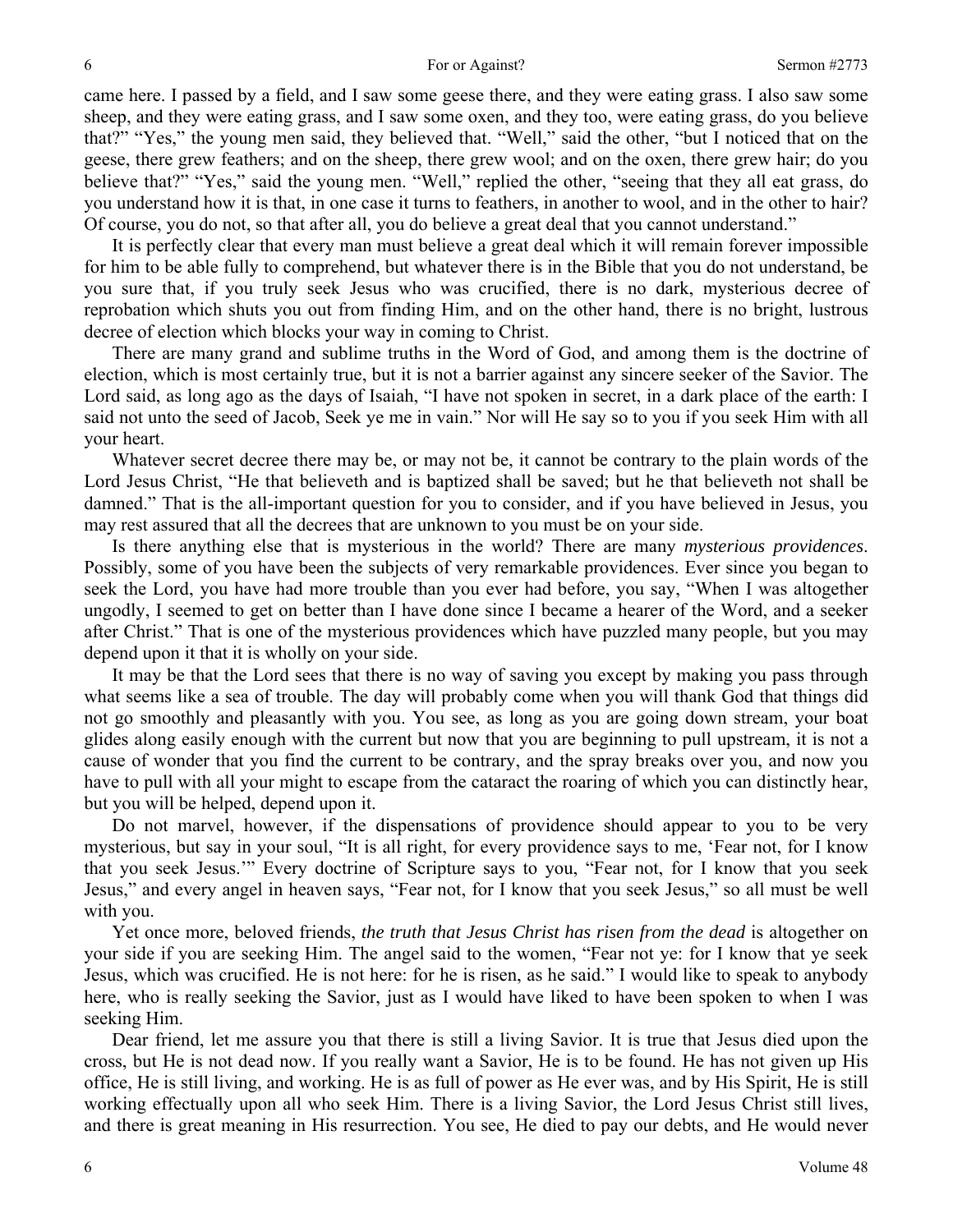Now that the crucified Christ lives again, the greatest sinners, who come to Him, will most certainly be justified in the sight of God, since Jesus Christ was not only "delivered for our offenses," but He was also "raised again for our justification."

Do you seekers know what it is for which Jesus now lives? Paul tells us that "He is able also to save them to the uttermost that come unto God by him, seeing He ever liveth to make intercession for them." The chief thing that He does up there in heaven is to plead for poor souls such as you are. If you are really seeking Him with all your heart, seeking Him as your crucified Savior, listen, and by faith you will hear Him pleading for you, "Father, forgive him, accept him, save him. He is seeking Me, O My Father, bless him!"

Such are His pleas before the throne, and you may rest assured that they will prevail for you, so be of good courage, and be not afraid. "He is not here." Be thankful that He is not. "He is risen." He has gone into glory, where He can serve your turn far better than He could if He were still down here. He said to His disciples, "It is expedient for you that I go away," and He must say the same to you. If you are really seeking Him—if you will come now, and trust Him—if you will just cast yourself upon Him—then fear not, for His resurrection is full of comfort to you.

I think I hear someone say, "My fear is that I shall never find Him." Perhaps you would not if it was left with you, but He will find you. If you are seeking Him, and cannot find Him, remember that He is also seeking you, and that He will find you. I hope He will find you this very hour. I wish He would bring you to this pass—that you would say, "I will not rest until I do find Him."

I do not think He would let another night go over your head without your discovering that He is very near you. Only trust Him, only trust Him, and you have already found Him, may His mighty mercy bring you to that blessed position! Do not be afraid, for you shall surely find Him if you sincerely seek Him, and diligently search for Him with all your heart.

"But I am afraid," says another timid one, "that He is not for me." Do not indulge such foolish fears. Do not say, "He is not for me," until He tells you so Himself. If there is any text of Scripture that declares that your name is left out of the Lamb's book of life, then believe it. But there is no such text in the whole Bible.

On the other hand, there are many passages that should encourage you to trust in Jesus, like that one I quoted a little while ago—I cannot help repeating it—"Him that cometh to me I will in no wise cast out," and this one, "Whosoever shall call upon the name of the Lord shall be saved." Therefore, there is no justification for you to say, "Christ is not for me," if you truly trust in Him.

"But," says another friend, "I am afraid that He would not receive me now. He may be changed from what He was on earth." If Jesus Christ stood on this platform tonight, poor troubled soul, would you not come, and cast yourself at His feet, and say, "Jesus, Master, have mercy on me"? Well, now, He is the same Christ that He was when He was upon the earth, and He is just as really here as if your eyes could behold Him, I do not ask you to do with your body what you would do if His body were here, but do with your soul what you would do if you felt that Jesus were here.

Will you not say, in your heart, knowing that He can hear you even if you do not utter the words audibly, "Jesus, have mercy on me; I do believe that You can, and that You will save me, and I trust You to save me"? You are saved as soon as you have thus trusted Him, you are saved now, all your transgressions are forgiven you. If you can truly say that this is the utterance of your soul, if you do really cast yourself upon Him, He says to you, "Son, daughter, your sins are forgiven you, go in peace." "There is therefore now no condemnation to them that are in Christ Jesus." "He that believeth on the Son hath everlasting life."

What is your fear, my friend? "O sir, my fear is that, if I did find Jesus, I should soon lose Him!" Well, if I were in your place, I would find Him first before I began worrying about losing Him. The very best thing in the world, when you are nervous and troubled, is to live by very short periods. "What do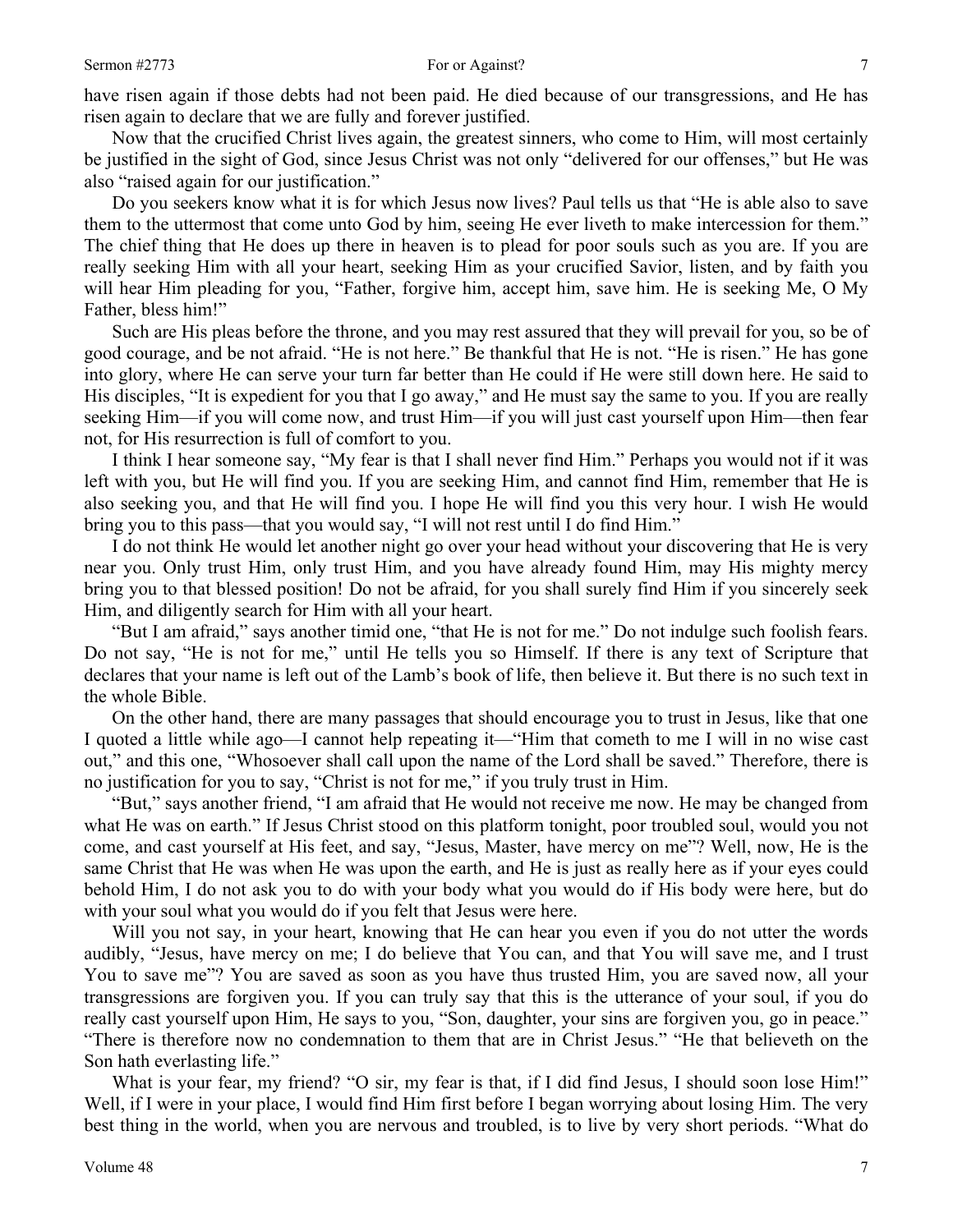you mean by that expression?" asks someone. Why, just this, some people try to live a year ahead, so they always have a heap of trouble, and they often worry themselves about things that never come to pass.

### *"Day by day the manna fell, Oh, to learn that lesson well!"*

Live by the day, or better still, live moment by moment. Remember this, if you once find Christ, or rather, if He finds you, He is not accustomed to lose His people, and He will never let you go again. He had a strange lot of disciples when He was here, but concerning them all He said to His Father, "Those that thou gavest me I have kept, and none of them is lost, but the son of perdition; that the Scripture might be fulfilled." And as He did not lose one of them, so He will not lose one of you who truly trust Him.

I know that some of you, who have come to Christ, will have many troubles, but you need not have any fears. You have those fears because you do not think carefully enough upon the matter, and examine it in the light of Scripture. The writer of "The Recreations of a Country Parson" tells us of a man, who was in great trouble, and who very nearly brought himself into a lunatic asylum. He had £500 a year. He was obliged to live in a certain house and in a certain style, he could not increase his income, and his expenditure could not very well be cut down.

I suppose neither himself nor his wife had been much accustomed to economize. He felt bound to have a certain number of servants, everything to match, and he had the fear upon him that he should "overrun the constable," as people say, and that he would die in a debtor's prison, for there was such a thing in those days, so he put down all his payments in a book, and at the end of three months he found that he had actually spent £125.

"Now," he said to himself, "four times £125 is £600. I shall be a hundred pounds in debt at the end of the year, and I shall go to prison," and that man for a long time troubled, worried, and fretted himself, and could not tell what to do, till it struck him all of a sudden, that four times £125 was not £600, but £500, and that therefore, he did not owe anybody anything. But although he recovered from his former state of melancholy, the effects of that unhappy experience remained upon him for years all through his not calculating correctly, and I believe that there is many a person who is in distress for reasons quite as absurd as that.

Now, dear friend, will you try to calculate and do it correctly? Set down your sins. "Oh, that is a long task!" says one, "I have not a roll of paper long enough." Well, use up all you have, and then we will give you some more, but be sure to put them all down. Have you anymore? Put them all down. "Oh, there are so many, I cannot put them all down!" Well then, put them down in a lump, say that they are infinite if you like. Put them down, in some way or other that will be final. "Oh, the list is too dreadful! It is too black!" I know it is, but I am not going to read it, so do not alarm yourself about that. I am no father confessor, I would not like to make my ear into a common sewer.

Well now, have you written them all down? If not, take the pencil again, and complete the list, put down something that will comprehend it all. Have you put it all down? Then, lend me the pencil, for I want to write something, or I shall be very glad if you will write this sentence at the end of the list of all your sins, "The blood of Jesus Christ His Son cleanseth us from all sin." It does not matter what the total of your sin was, for it is all gone now.

If I should owe any person here £5, and he will kindly write at the bottom, "Received with thanks," and put his name and the date across the stamp, the debt is paid. Supposing I owed him £500, well, if he will write the same words, that debt is cancelled. Supposing I owe Him £5,000, if he will write the same, that debt is gone. Supposing I owe him £50,000—£500,000—£1,000,000—£50,000,000—if he will only put, "Received," that debt is all done with, it is all gone.